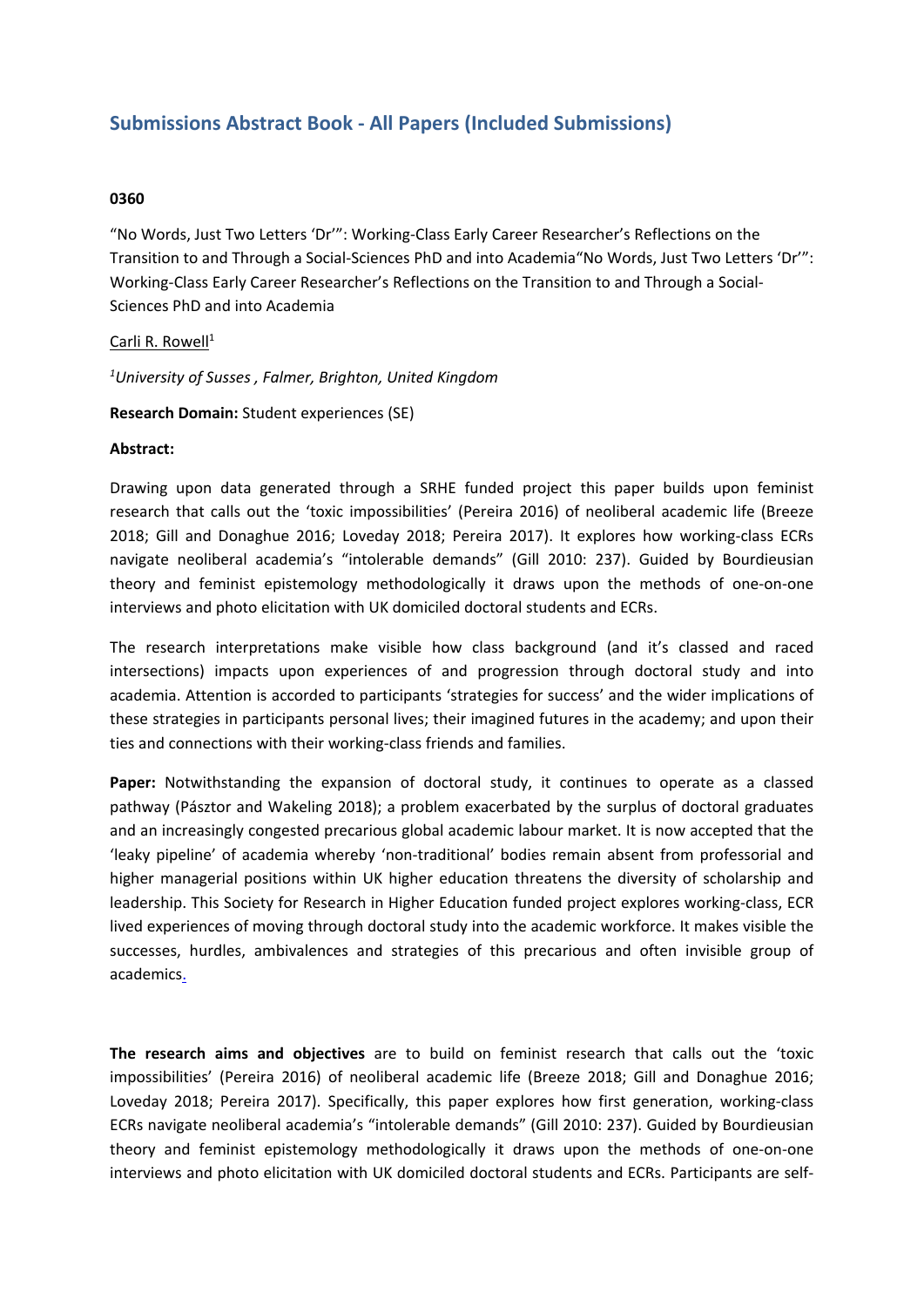identified working-class, first-generation (at the undergraduate level) UK domiciled doctoral students and ECRs within the social-sciences across <sup>a</sup> range of university types. This paper is underpinned by the following research questions:

- 1. In what ways, if at all, do first-generation working-class ECRs perceive their working-class background as impacting upon their experiences of and progression through doctoral study and into academia?
- 2. How do they generate and navigate their own 'strategies for success' in their working context?
- 3. What are the wider implications of these strategies for success, for example in their personal lives and/or their imagined futures in the academy?
- 4. What can be done, if at all, by stake holders of UKHEs to address working-class doctoral students and early career researchers journey to and through <sup>a</sup> social-sciences PhD and into academia?

In seeking to elucidate what I mean by <sup>a</sup> feminist methodology, I must point out that feminists seldom ascribe to one 'feminist methodology'. Instead feminist researchers craft political stances from feminism per se, applying them to the research process in both theory and practice. It is these researchers' political and ethical proscriptions that renders research feminist. One notable way in which feminism is present within and throughout this project is through the way in which my research practice mirrors conceptualisations of feminist methodology, particularly in relation to questions of ethics. Skeggs argues that "feminist ethnography is always informed by feminist ethics" (2007: 437). My research practice is concerned with the feminist ethical principles of reciprocity, honesty, accountability, responsibility, reflexivity and equality throughout all stages of the research (Letherby 2003) ̶ from its initial conception to the final act of dissemination. Beyond this, and in seeking to further explicitly elucidate the way(s) in which my research practice is feminist, uniting characteristics of feminist methodology includes: a) the importance of research illuminating, critiquing and transforming power dynamics on both <sup>a</sup> micro and macro level, b) whilst also paying attention to power dynamics inherent within the research process, and c) the importance of thinking reflectively when doing so. Finally, in-line with <sup>a</sup> feminist method of research, my thesis seeks to 'give voice' by emphasises and empathises with the experiences, words and voices of participants.

**The research and it's contributions** make visible how gender and class background impacts upon experiences of and progression through doctoral study and into academia; participants 'strategies for success' and the wider implications of these strategies in participants personal lives and/or their imagined futures in the academy. **The research results** recognise that academia, for working-class aspiring academics remains <sup>a</sup> seductive endeavour (Taylor 2013) as they often engage in the 'labour of love' (Cannizzo 2017) out of "an ethic of service to others less 'lucky' than them" (Mahony & Zmroczek 1997:5). It explores the extent and ways in which neoliberal academia, for working-class ECRs operates as 'cruel optimism'; that is, "a relation of attachment to comprised conditions of possibility whose realization is discovered either to be impossible, sheer fantasy, or too possible and toxic" (Berlant 2011: 21).

With regards to **significant of the research for higher education practice and policy** this paper responds to calls for "social justice [researchers] to continue to focus their gaze *within,* as well as outside of, the academy" (Read and Leathwood 2018:347). It contributes to scholarship on class and higher-education, doctoral employability and the politics of academia generating insights into the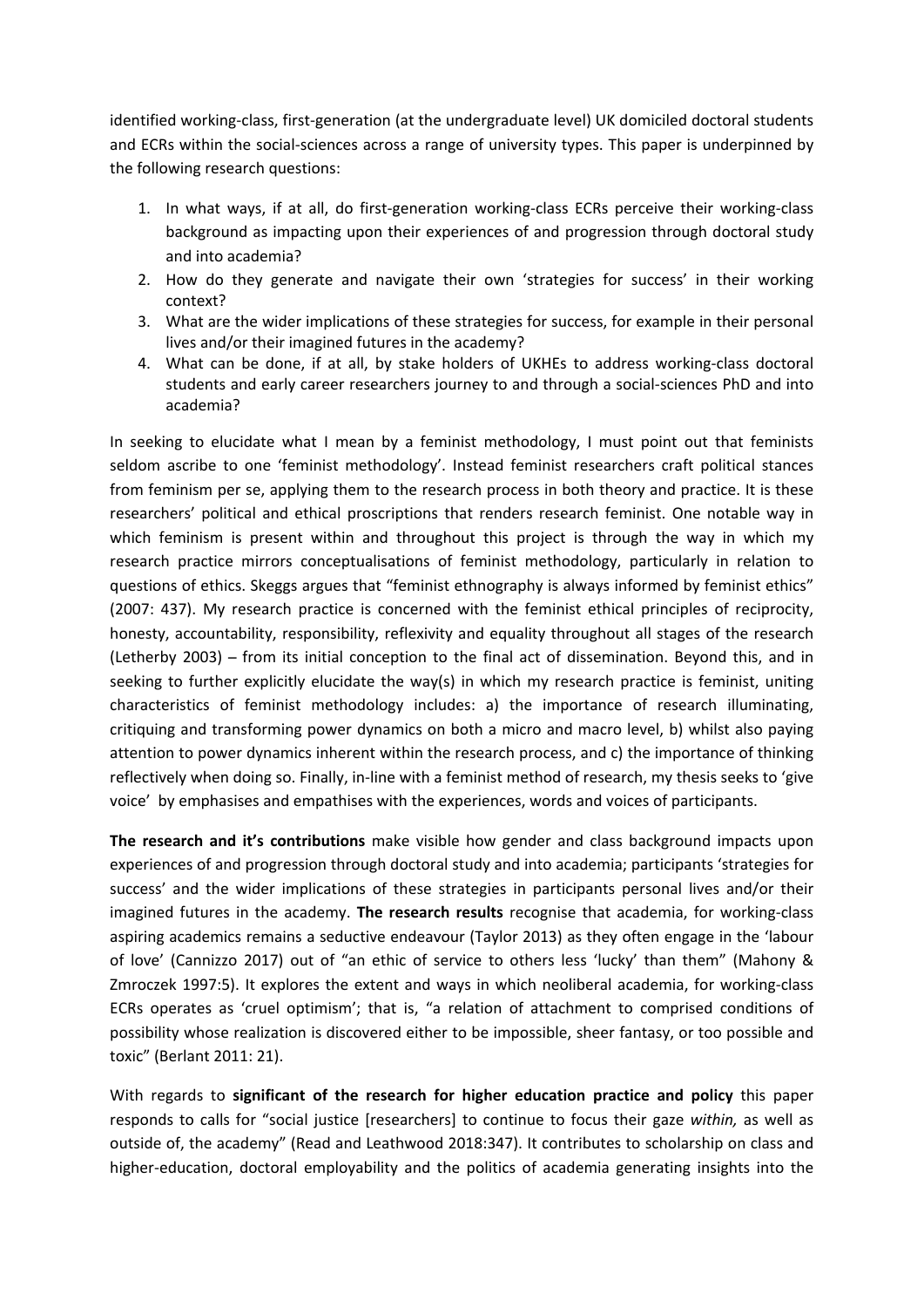support needs of working-class ECRs considering the possibilities for innovation in policy and practice at various scales and upon the politics of knowledge production.

## **References:**

- Berlant, L. (2007) Cruel optimism: on Marx, loss and the senses. New Formations, (63), pp.33- 52.
- Breeze, M. (2018) Imposter syndrome as <sup>a</sup> public feeling. In: Taylor, Y. & Lahad, K. eds. Feeling academic in the neoliberal University: feminist flights, fights and failures. Cham, Switzerland: Palgrave Macmillan: 191-219.
- Breeze, M. (2018) Imposter syndrome as <sup>a</sup> public feeling. In: Taylor, Y. & Lahad, K. eds. Feeling academic in the neoliberal University: feminist flights, fights and failures. Cham, Switzerland: Palgrave Macmillan: 191-219.
- Cannizzo, F. (2018) 'You've got to love what you do': Academic labour in <sup>a</sup> culture of authenticity. The Sociological Review, 66(1), pp.91-106.
- Gill, R. (2010). Breaking the silence: the hidden injuries of the neoliberal university. In: Flood, R. & Gill, R. eds. Secrecy and silence in the research process: Feminist reflections. London: Routledge: 228-244.
- Gill, R., & Donaghue, N. (2016) Resilience, apps and reluctant individualism: technologies of self in the neoliberal academy. Women's studies international forum. 54:91-99.
- Handforth, R. (2018) Exploring the career aspirations of women doctoral students: <sup>a</sup> longitudinal qualitative study, Sheffield Hallam University, Sheffield: UK.
- e

c Letherby, G. (2003) *Feminist research theory and practice*. Buckingham: Open University Press.\

- 0
- e Loveday, V. (2018) The neurotic academic: anxiety, casualisation, and governance in the neoliberalising university. Journal of cultural economy, 11(2): 154-166.
- Maclean, K. (2016) Sanity, 'madness', and the academy. The Canadian Geographer, 60 (2), 181–191.
- Mahony, P., & Zmroczek, C. (1997) Why Class Matters. In P. Mahony and C. Zmrocrek (eds), Class Matters: Working Class Women's perspectives on Social Class. London: Taylor & Francis: 1-7.
- Nash, K. (2019) Neo-liberalisation, universities and the values of bureaucracy. The Sociological Review, 67(1), pp.178-193.
- Onyx, J. and Small, J., (2001) Memory-work: The method. Qualitative Inquiry, 7(6), pp.773- 786.
- Pásztor, A. and Wakeling, P. (2018) All PhDs are equal but… Institutional and social stratification in access to the doctorate. British Journal of Sociology of Education, 39(7), pp.982-997.
- Pereira, M.M. (2016) Struggling within and beyond the performative university: articulating activism and working in an "academia without wall". Women's studies international forum, 54: 100-110.
- Pereira, M.M. (2017) Power, Knowledge and Feminist Scholarship: An ethnography of academia. London: Routledge.
- Read, B. and Leathwood, C. (2018) Tomorrow's <sup>a</sup> mystery: constructions of the future and 'un/becoming' amongst 'early' and 'late'career academics. International Studies in Sociology of Education, 1-19.